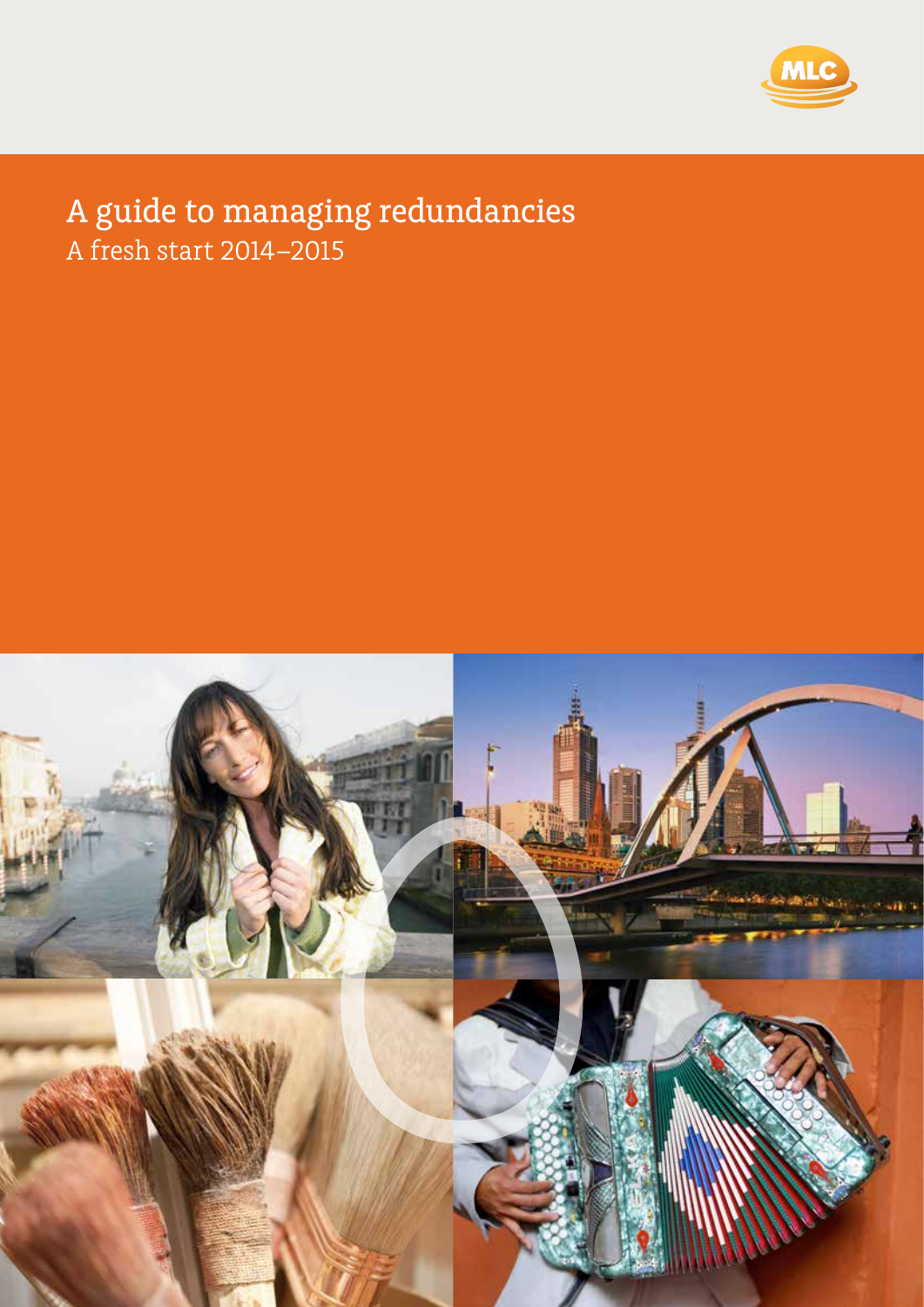Regardless of what your next steps might be *this guide may help you effectively manage your new financial position better.*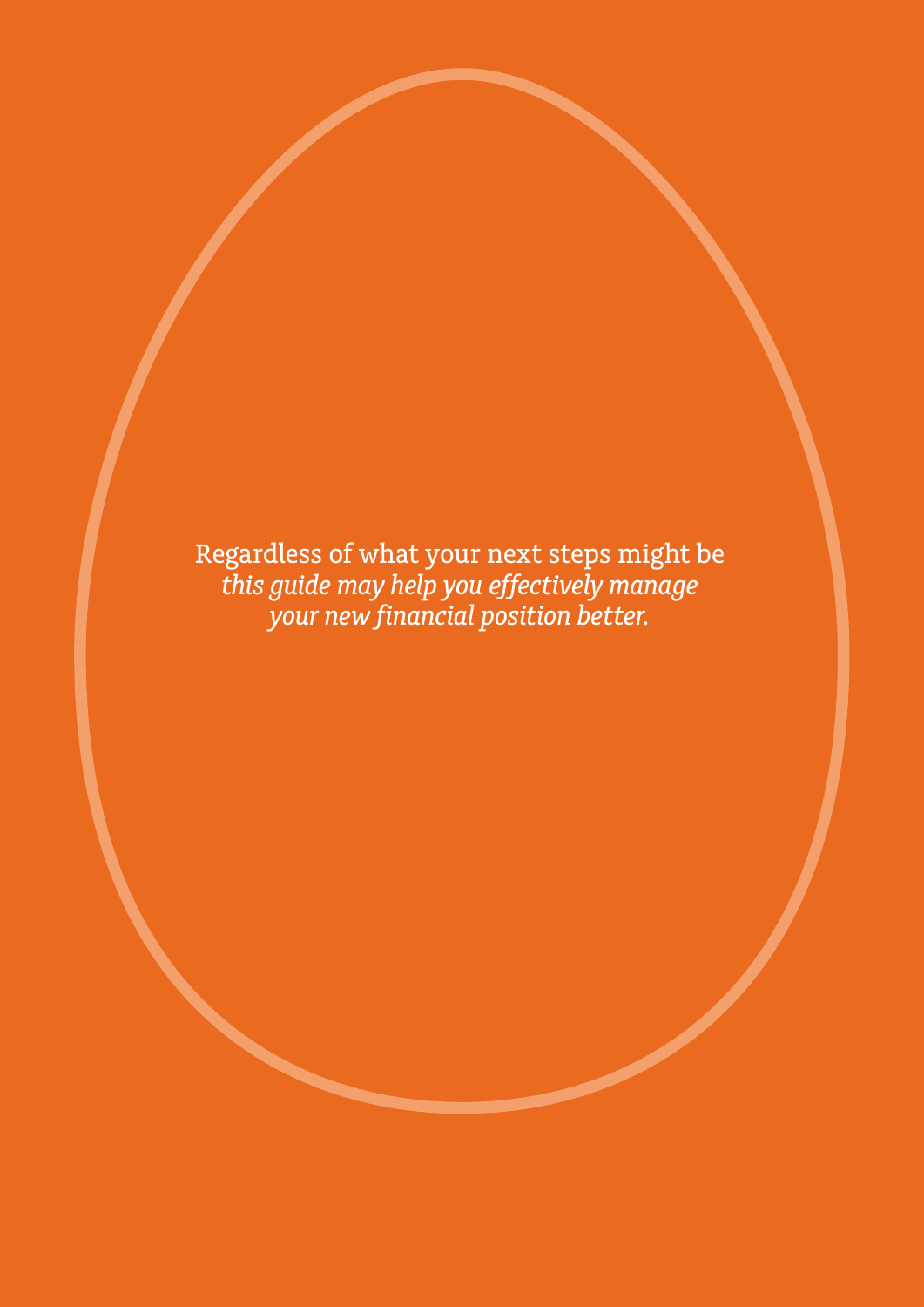### **Contents**

| A fresh start                                                 | 4       |
|---------------------------------------------------------------|---------|
| <b>Payments from your employer</b>                            | 5.      |
| Financial issues to consider if you plan on getting a new job | 7       |
| <b>Financial issues to consider if retiring</b>               | 10      |
| The value of seeking advice                                   | 11      |
| <b>Frequently Asked Questions</b>                             | $12 \,$ |
| <b>Glossary</b>                                               | 14      |
| <b>Your notes</b>                                             | 17      |

#### **Important information**

The information contained in this guide is based on our interpretation of relevant superannuation, social security and taxation laws as at 1 July 2014. Because these laws are complex and change frequently, you should obtain advice specific to your own personal circumstances, financial needs and investment objectives.

MLC is not a registered tax agent. If you wish to rely on the general tax information contained in this guide to determine your personal tax obligations, we recommend that you seek professional advice from a registered tax agent.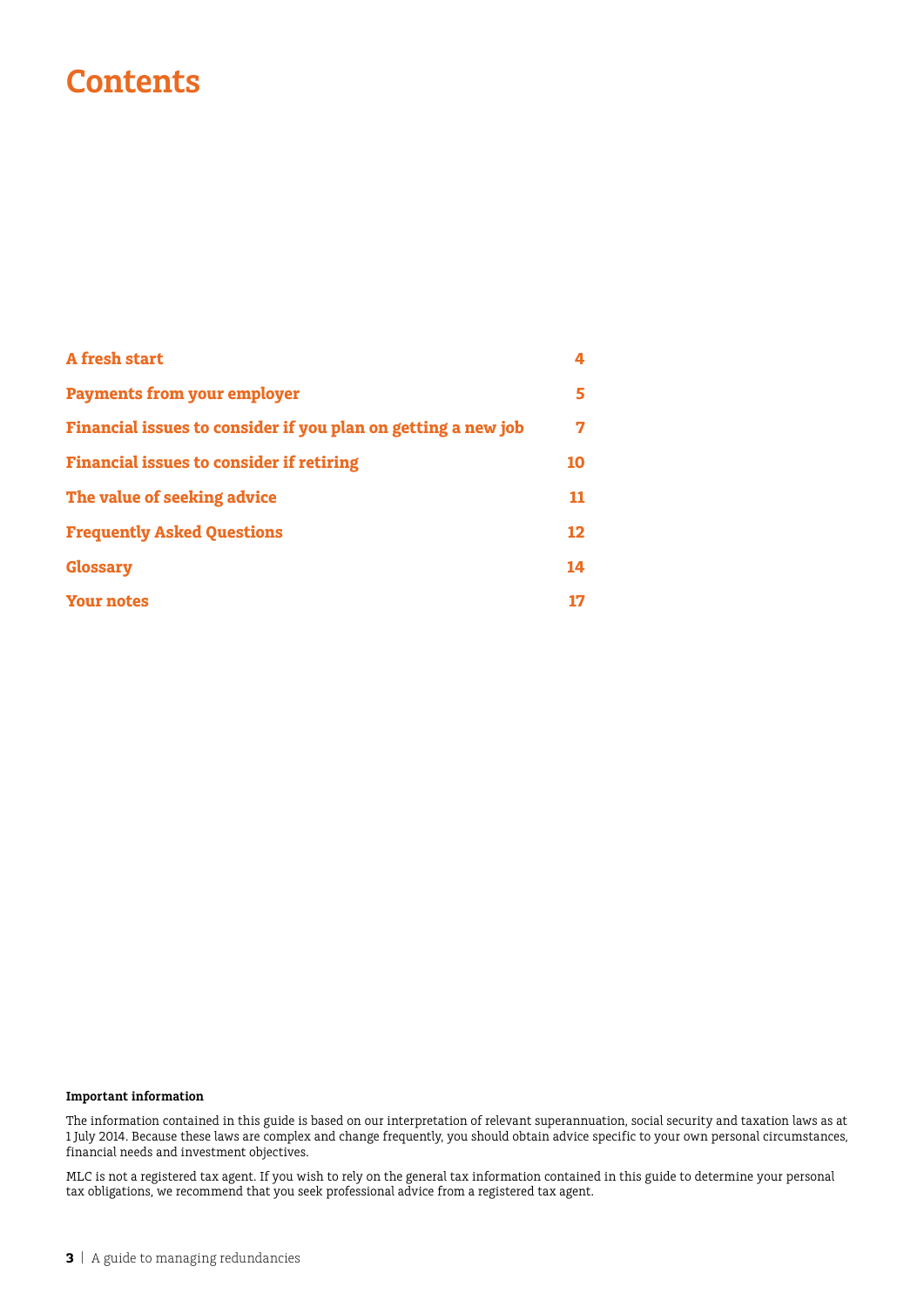## **A fresh start**

#### **Make the most of your fresh start.**

If you are leaving your employer due to redundancy, you have a great opportunity to make a fresh start.

You could work for a different organisation or pursue a different role in the same industry.

You could even think about a career change, become self-employed or consider retiring.

Regardless of what your next steps might be, this guide may help you effectively manage your new financial position better throughout this process.

To do this, we suggest you follow these three steps.

- 1. Read about the payments you may receive from your employer and what tax treatments apply.
- 2. Consider the financial issues likely to be relevant to your age and work aspirations thereafter.
- 3. Speak to a financial adviser to find out how you better manage your redundancy payments effectively.

**If you don't have a financial adviser, call us on 132 652 and we can put you in touch with one.**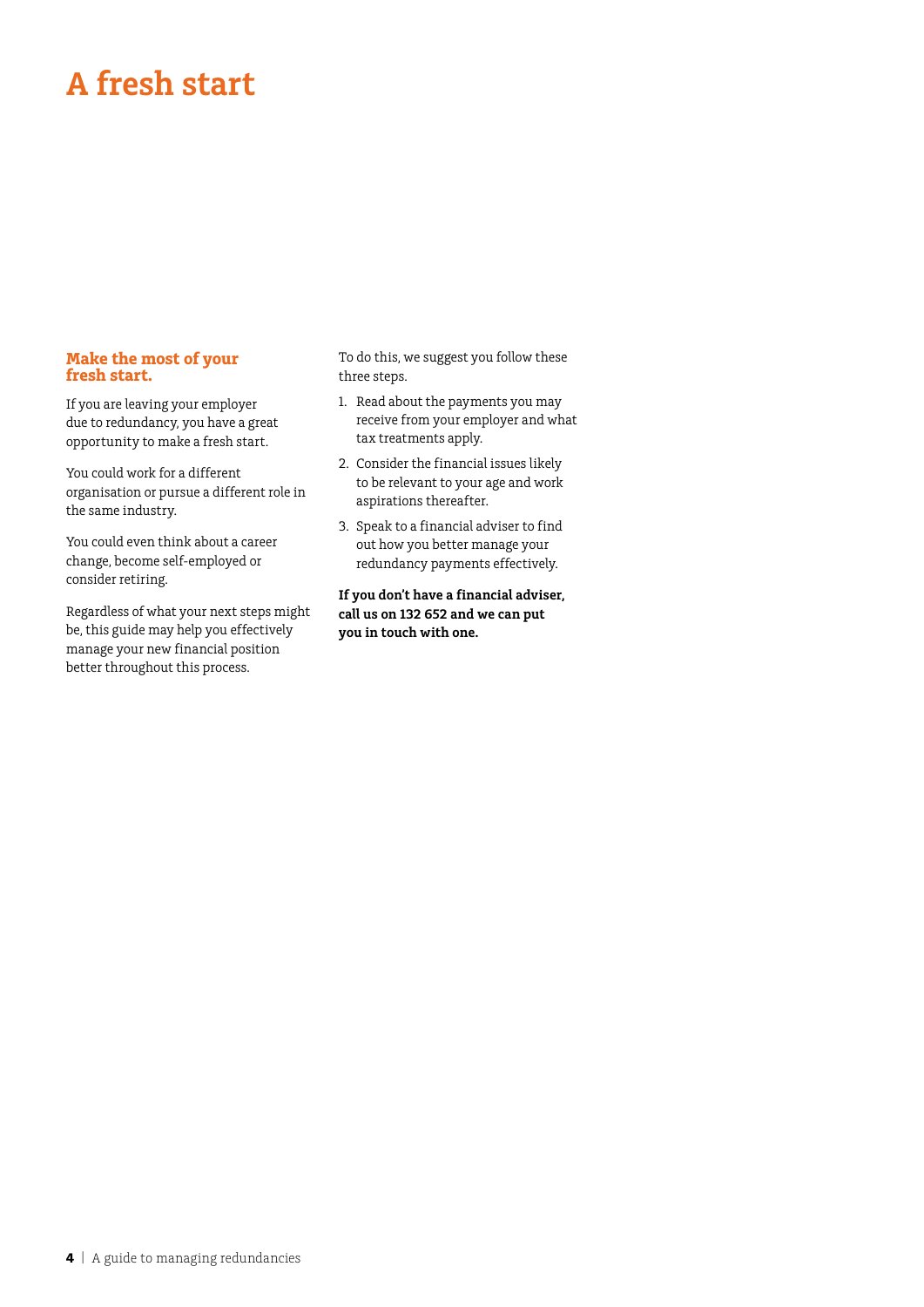## **Payments from your employer**

Regardless of what you plan to do next, it's important you understand the types of payments you could receive from your employer and how they are taxed.

#### **Overview**

When you leave an employer, you may be entitled to a range of payments. In this section we outline the tax implications if you're departing due to a genuine redundancy. This will generally be the case if:

- vou are under age 65
- • your employer has determined that your position no longer exists, and
- you are not replaced by another employee.

Some of the information in this section will not be relevant if you are leaving your employer voluntarily (eg if you are resigning or retiring) or you're being dismissed for disciplinary or performance related reasons.

#### **Types of payments**

The types of payments you may receive in the event of a genuine redundancy include:

- a genuine redundancy payment
- an employment termination payment, and
- other termination payments such as accrued annual or long service leave and your final pay.

#### **Genuine redundancy payments**

Genuine redundancy payments are tax-free up to a limit based on your full years of service with your employer. Amounts exceeding the tax-free limit are classified as an Employment Termination Payment (ETP) – see page 6.

The tax-free amount of a genuine redundancy payment is determined by a formuIa, which in the 2014/15 financial year is:

**\$9,514<sup>1</sup> + (\$4,758<sup>1</sup> x each completed year of service)**

#### **Example**

If you have been with your employer for seven and a half years, the maximum tax-free redundancy payment you can receive will be calculated as follows:

#### **\$9,5141 + (\$4,7581 x 7) = \$42,820**

If you are entitled to a genuine redundancy payment of \$30,000, the entire amount will be tax-free, as it is within the threshold of \$42,820 determined by the formula. However, if your redundancy payment is \$50,000 instead, then \$42,820 will be tax-free and the remaining \$7,180 will be treated as an ETP.

**<sup>1</sup>** This threshold applies in the 2014/15 financial year and is indexed on 1 July of each year.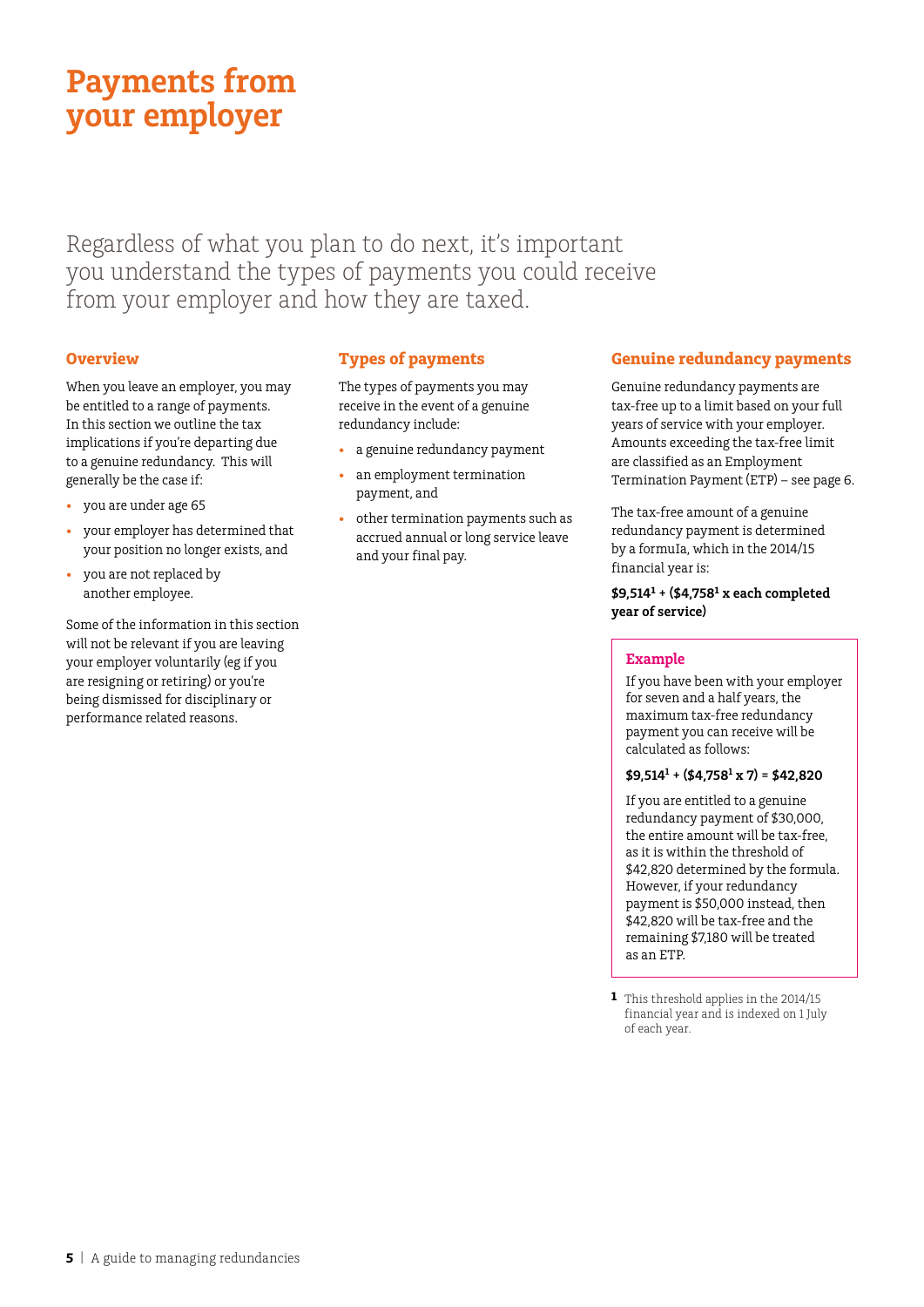### Payments from your employer

#### **Employment Termination Payments**

An ETP is a lump sum payment you may receive when your employment arrangement has come to an end. Examples include:

- genuine redundancy payments exceeding the tax-free limit
- unused sick leave
- • unusued rostered days off
- • payments in lieu of notice, and
- golden handshakes (also known as 'ex-gratia' payments).

The following table summarises the tax rates payable in the 2014/15 financial year on ETPs that are received as a result of a genuine redundancy or other involuntary terminations of employment**2**.

| Component              | Tax payable $^2$                                                                            |
|------------------------|---------------------------------------------------------------------------------------------|
| <b>Tax free</b>        | Nil                                                                                         |
| Taxable <sup>3</sup> : |                                                                                             |
| · If under 55          | First \$185,000 <sup>4</sup> taxed at 32% <sup>5</sup> and excess taxed at 49% <sup>6</sup> |
| $\cdot$ If 55 or over  | First \$185,000 <sup>4</sup> taxed at 17% <sup>5</sup> and excess taxed at 49% <sup>6</sup> |

**Note:** An ETP must generally be made within 12 months of terminating employment in order to qualify for lower tax rates.

#### **Other Termination Payments**

Other payments you receive from your employer may include accrued annual leave, accrued long service leave**7** and your final pay. The following table summarises the tax treatment of these payments in the 2014/15 financial year in the event of a genuine redundancy.

| Payment                                                                     | Tax treatment <sup>8</sup> in the event of<br>a genuine redundancy | When tax is paid             |
|-----------------------------------------------------------------------------|--------------------------------------------------------------------|------------------------------|
| <b>Accrued annual leave</b>                                                 | 100% of payment taxed at<br>maximum rate of 32% <sup>5</sup>       | Deducted by<br>your employer |
| Accrued long service leave <sup>7</sup> :<br>$\cdot$ Pre 16/08/1978 service | 5% of payment taxed at your<br>marginal rate                       | Deducted by<br>your employer |
| • Post 15/08/1978 service                                                   | 100% of payment taxed at<br>maximum rate of 32% <sup>5</sup>       | Deducted by<br>your employer |
| Final pay                                                                   | 100% of payment taxed at your<br>marginal rate                     | Deducted by<br>your employer |

- **2** A different tax treatment may apply to ETPs received when leaving an employer voluntarily or where a redundancy is not considered as genuine.
- **3** Since 1 July 2012, if you receive an ETP that reasonably could be expected to be received as a result of a voluntary termination of employment and that payment causes your income to exceed \$180,000 (the 'whole of income' cap), the part of the ETP that causes your income to exceed \$180,000 will not be subject to a tax offset and will be taxed at 49% including the Medicare Levy and Temporary Budget Repair Levy.
- **4** This is the ETP cap. This cap is current for 2014/15 and is an annual limit that applies to all ETPs received as a result of a genuine redundancy or other involuntary terminations of employment in a financial year (or related to that year).
- **5** Includes Medicare Levy.
- **6** Includes Medicare Levy and Temporary Budget Repair Levy.
- **7** In some cases, you'll need to have worked for your employer for at least 10 years to qualify for long service leave. However, some employers have a statutory obligation to pay pro-rated long service leave if you are made redundant after five years of service.
- **8** This tax treatment also applies in the event of permanent disability or approved early retirement. If you leave your employer in other circumstances (eg upon resignation), different tax rates may apply to accrued annual leave and long service leave payments.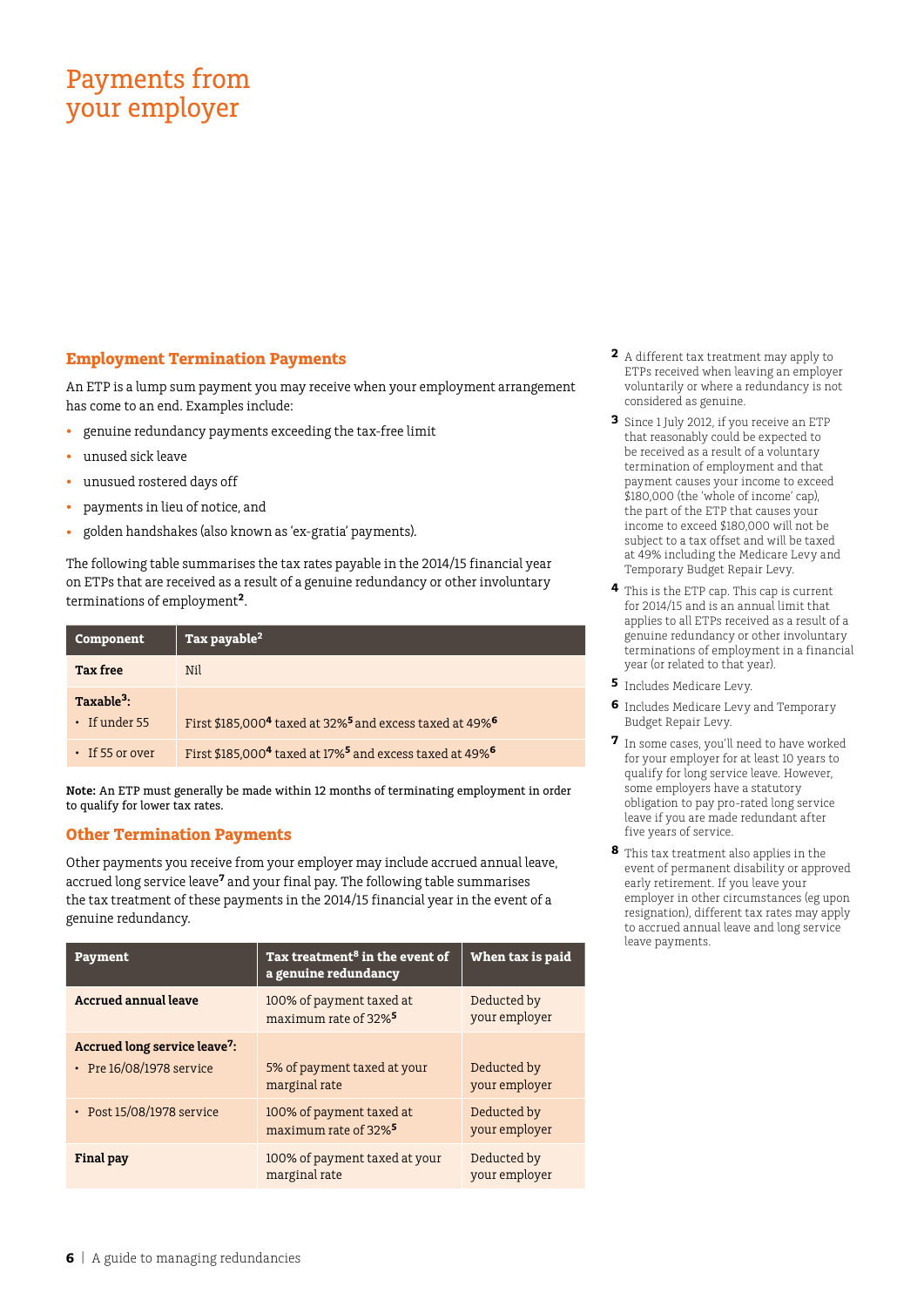### **Financial issues to consider if you plan on getting a new job**

If you plan on finding a new job, it's important you address these key questions. If you plan to retire, turn to page 10.

#### **How will you meet your living expenses?**

You may need to use the payments you receive from your employer and possibly some savings to meet your living expenses while you look for another job.

You may also be eligible for the Newstart Allowance but you will need to meet certain income and assets tests and waiting periods may apply.

If you are aged 55 or over, another option may be to use your super to start a 'Transition To Retirement' (TTR) pension. This would be worth considering if you have used up your other available resources (see page 9).

#### **Where can you put your employer's payments?**

It's important to be able to access the money you receive from your employer easily.

You may therefore want to keep the money in your regular bank account or transfer some of it into an on-line savings account.

But if you have a home loan, you may like to put this money in an offset account which is linked to your mortgage.

This will reduce the balance on which the home loan interest is calculated and can provide some interest savings.

By doing this, you can effectively 'earn' a better return than what a bank account can offer and still be able to access this money to meet your other living expenses.

#### **What is the Newstart Allowance?**

Newstart Allowance is a social security allowance for eligible job seekers who are in genuine need of Government assistance to help meet their basic living expenses.

To be eligible for Newstart Allowance, you must generally attend an interview and be prepared to disclose evidence that your employment arrangement has come to an end.

You must also satisfy a number of tests. These include income and assets tests, a liquid assets test and an activity test.

You might also have to comply with the 'Employment Pathway Plan' which is designed to help you get back to work faster and you must be an Australian resident, domiciled in Australia.

An example of how much you may be able to receive is currently \$465.50 **<sup>1</sup>** per fortnight for each member of a couple and \$515.60<sup>1</sup> per fortnight for a single individual with no children.

To find out more about the Newstart Allowance and other income support programs, log on to the Department of Human Services website at **humanservices.gov.au** and select Job Seekers on the home page or phone **132 850**.

**1** Current as at 20 September2014. Rates may be indexed on 20 March and 20 September of each year.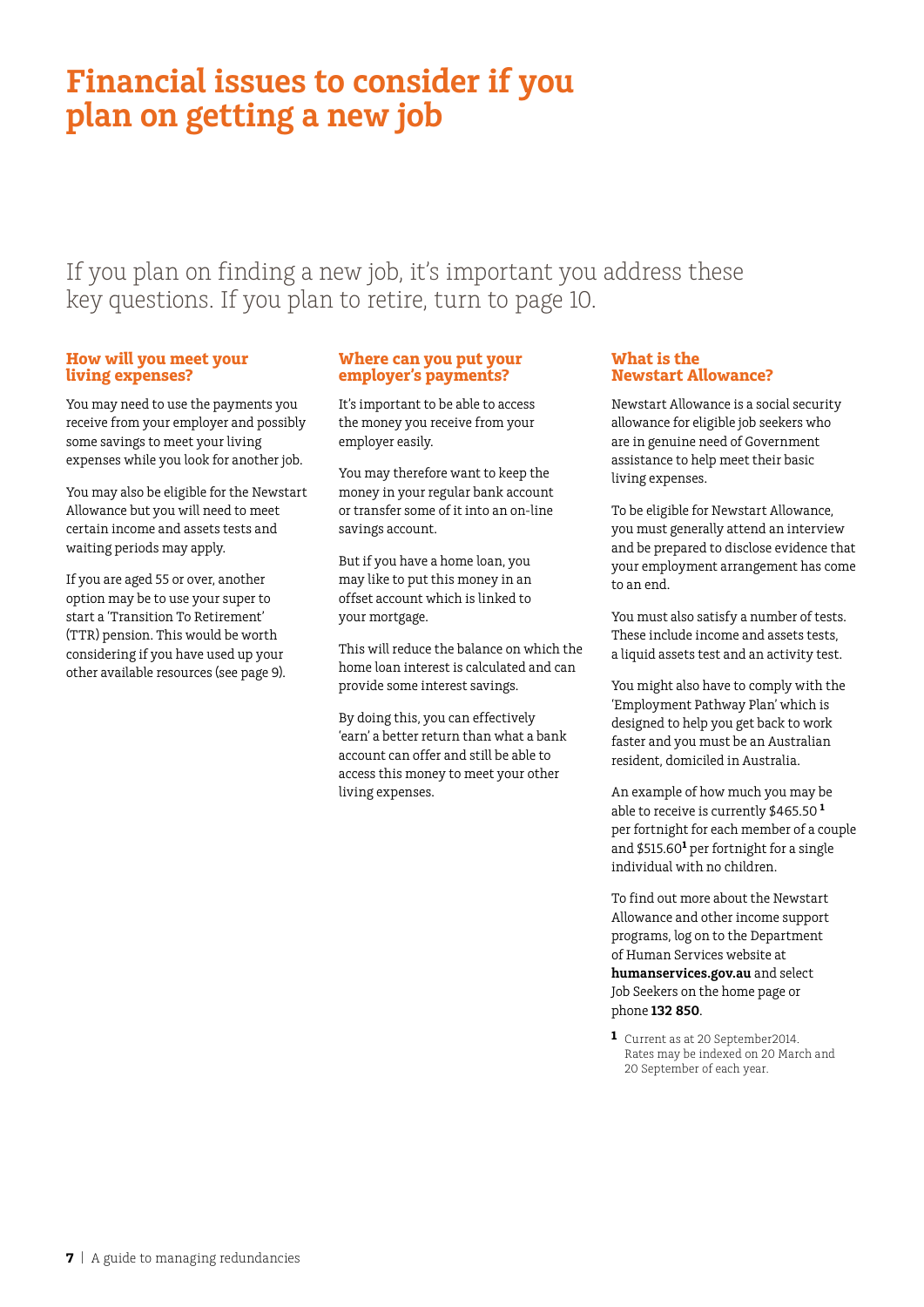### Financial issues to consider if you plan on getting a new job

#### **Will you need to move your super to another fund?**

Even if you can't (or don't want to) access your super now, you may still have to move your money into a new fund or another division of the same fund.

This is more likely to be the case if your former employer has been contributing into a fund they arranged or selected for you.

The fund administrator will let you know if you need to take any action by a certain date. This is particularly important if you want to continue certain benefits without letting them lapse (eg Life and Total Permanent Disability (TPD) insurance currently held inside super).

#### **Do you have multiple super accounts?**

If you are a member of several super funds, now may be a good time to consider the benefits of merging them. These could include saving on fees, cutting back on the amount of paperwork you receive and taking greater control of your super and retirement planning.

#### **Do you have any insurances connected with your job?**

You should find out if any insurance policies you own will cease when you leave your employer and consider restructuring them so that you and your family continue to be adequately covered.

You may have had a corporate insurance policy held inside your superannuation fund under an employer sponsored arrangement with your former employer.

Most life companies will allow you to continue your cover under your own personal contract, with little to no medical assessment.

However, this offer usually has an expiration date. This offer is commonly called a 'continuation option'. Contact your former employer or life insurer to see if this offer is available to you.

#### **Do you have any personal insurance policies?**

It's also important to continue any insurance policies you have arranged yourself.

If things are tight while you look for another job, there are some things you could do to make your cover more affordable. For example:

- if you selected a 'premium waiver option' when you took out your insurance, you may not be required to make premium payments for a pre- determined period of time after you are made redundant, or
- you may be able to re-arrange your policy so that the premiums are paid from your super fund, not from your bank account.

You should contact your insurer to see what features and options are available which could help you retain the cover you need rather than let the policy lapse and potentially place your family's future at risk.

You should also think twice before you cancel a policy if you have been paying a level premium for a while. This is because level premiums are based on your age when the policy commenced so you could end up paying a higher level premium if you let the policy lapse and start a new one at a later date.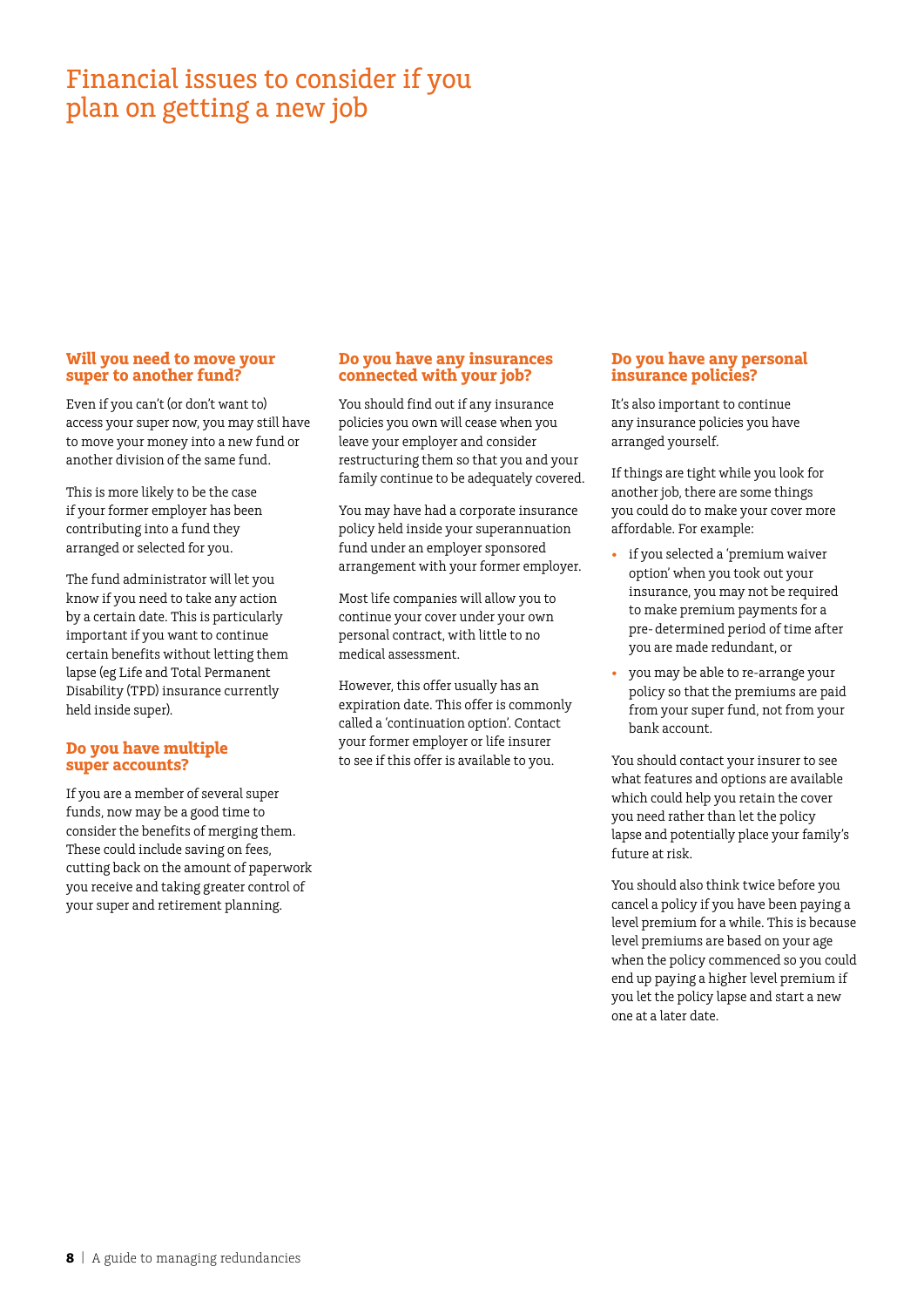### Financial issues to consider if you plan on getting a new job

#### **What issues should you consider when you find a new job?**

If you don't have any debts, you could consider investing any leftover redundancy payments and any of your surplus cashflow within or outside of superannuation.

While super can be a tax-effective option for you, it may not be suitable if you need to access the money and you have not met a 'condition of release' (see FAQs).

If you still have a mortgage, you may want to retain any leftover redundancy payments in an offset account or use this money to make a one-off loan repayment.

Going forward, you may be better off making additional super contributions from your pre-tax salary, rather than making extra home loan repayments, which are paid from your after-tax salary.

Putting more into superannuation this way can enable you to make better use of your cashflow and take greater advantage of the caps**<sup>1</sup>** that apply to super contributions over your working life.

Finally if you are aged 55 or over, you want to consider using your super to start a Transition to Retirement pension.

#### **What is a Transition to Retirement pension?**

A Transition to Retirement (TTR) pension is a type of superannuation pension. It allows you to access your superannuation as an income stream from age 55 or over, without having to fully retire.

A TTR pension could help you:

- make ends meet while you look for another job
- top-up your income if you get a parttime job, receive a lower salary or work reduced hours, or
- grow your retirement savings without compromising your lifestyle by arranging with your new employer to make salary sacrifice contributions into super.

The income from a TTR pension is tax effective. If you are between age 55 and 59, you are entitled to a tax offset of 15% of the taxable pension payments, which reduces your tax payable. If you are 60 or older, all pension payments will be tax free**2**.

The amount of income that can be received from a TTR pension is capped at 10% of the account balance each year and a minimum income must be received, which for people aged 55 to 65 is currently 4%.

- **1** Contribution caps limits how much you can put into super each year (see FAQs).
- **2** Applies to taxed superannuation funds

To find out how you could make the most of the payments you receive from your employer, you should consider speaking to your financial adviser and/or registered tax agent.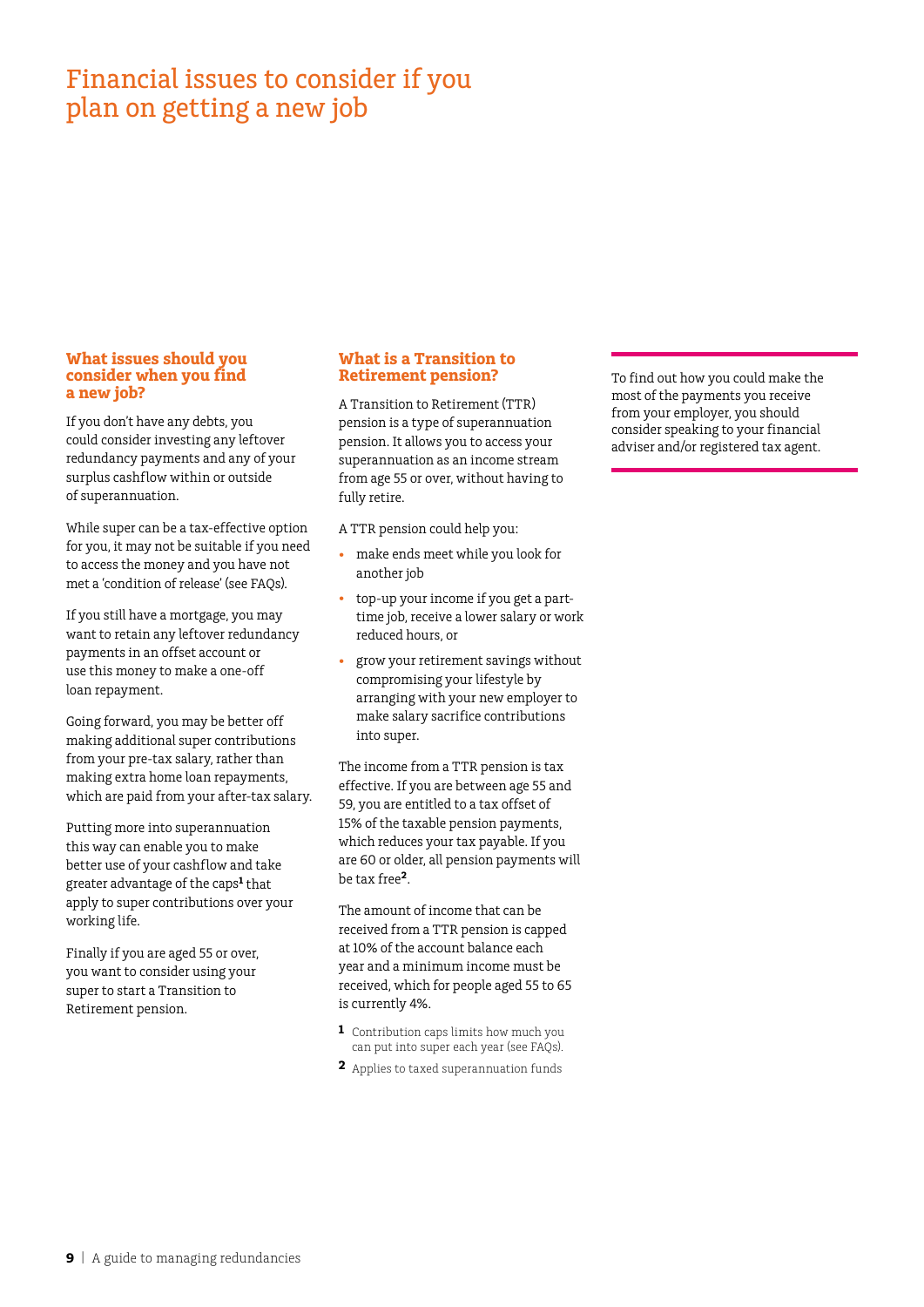### **Financial issues to consider if retiring**

If you plan on retiring after becoming redundant it's important you address these key questions.

#### **Do you have any debts?**

You may decide to use some (or all) of your redundancy payments from your employer to reduce your outstanding debts.

You may also need to withdraw some of your super**<sup>1</sup>** to ensure you pay off your debts completely.

If you are aged 60 or over, you will not pay tax on super withdrawals. But if you are aged between 55 and 59, tax of 17%**2** may be payable on withdrawals exceeding \$185,000**3** (see FAQs).

#### **What are you going to do with your super?**

As tempting as it may be, taking your super as cash may not be the best strategy.

As stated above you could pay lump sum tax if between age 55 and 59. Also, if you invest the money in your own name, earnings will be taxed at your marginal tax rate of up to 49%**4**.

For many people, using their super to start a pension can be a more tax-effective strategy.

#### **What are the benefits of starting a superannuation pension?**

Using your super to start a pension can be a smart way to meet your living expenses in retirement.

The reason for this is that no tax is payable on investment earnings in the fund and you can receive taxable income payments of around \$49,750**6** pa without paying any tax**5** between age 55 and 59.

From age 60, all pension income payments will be tax-free**6** and you won't have to include these payments in your annual income tax return.

Starting a superannuation pension could also help you access (or increase your entitlement to) the age pension.

But not all super funds offer a super pension so you may need to rollover (move) your super account to a fund that does.

Finally, you may want to merge your super funds into one account if you have multiple accounts and consider contributing any money left over from your redundancy into your fund. Both these options can enable you to start a larger pension.

#### **Are you eligible for the age pension?**

Generally, if you are aged 65 or over, you may be eligible for the age pension.

To qualify, you will need to meet an income and assets test and satisfy certain other conditions.

To find out more about the age pension, go the Department of Human Services website at **humanservices.gov.au** and select 'Older Australians' on the home page, or phone **132 300.**

- **1** Assumes a 'condition of release' has been met. See FAQs for more details.
- **2** Includes Medicare Levy and assumes withdrawals have been made from a taxed super fund.
- **3** This cap applies in 2014/15 financial year.
- **4** Includes Medicare Levy and Temporary Budget Repair Levy
- **5** Medicare Levy may still be payable.
- **6** Assumes the pension is paid from a taxed super fund.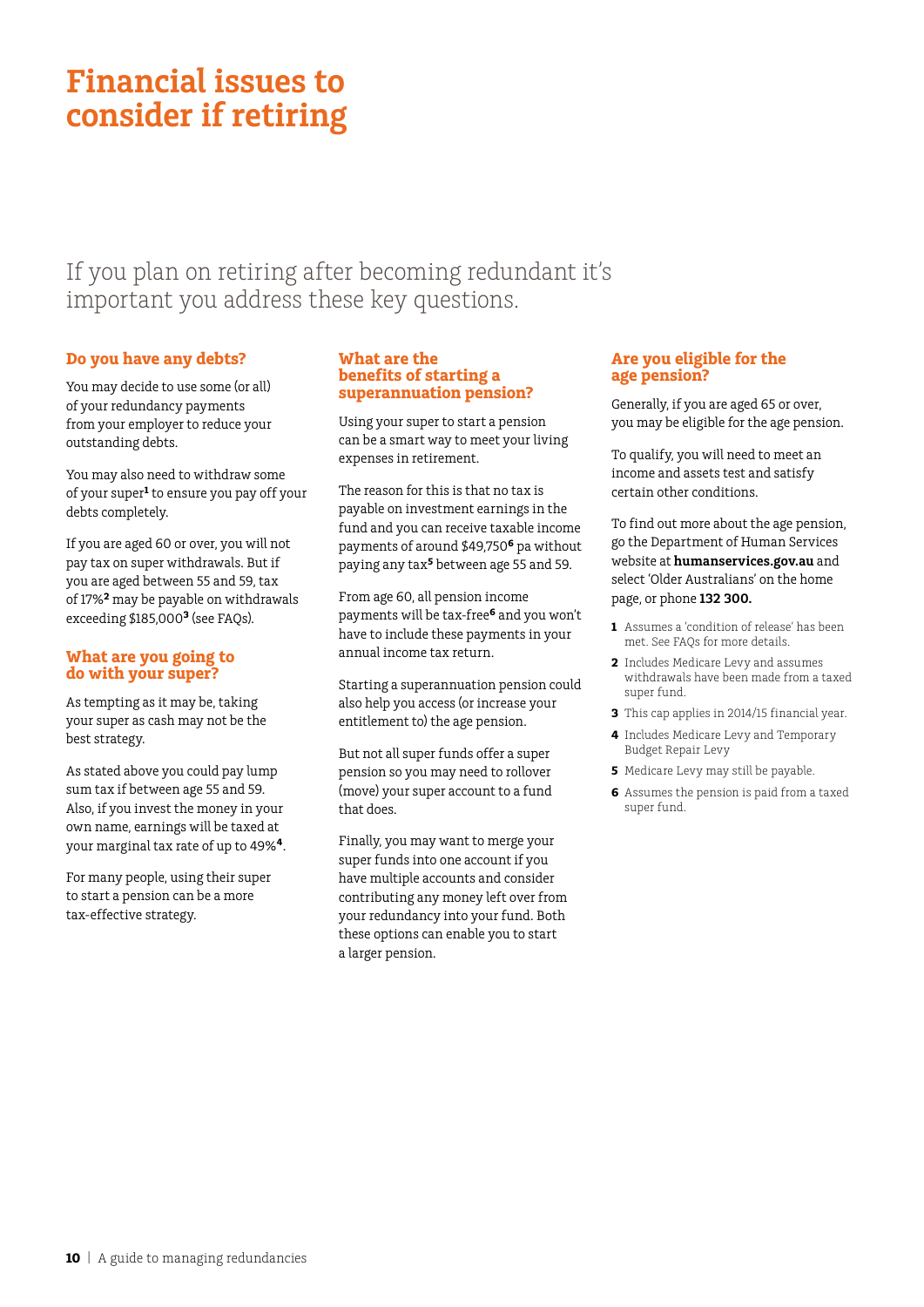## **The value of seeking advice**

### Financial advice can be invaluable in helping you assess your options and make the right decisions.

#### **The value of advice**

After reading this guide, you may have lots of questions to ask and want to make sure you make the right financial choices.

If that's the case, we recommend you speak to a financial adviser, who could help you:

- • decide what to do with the payments you are eligible to receive from your employer
- make the most of your super, to help you become financially secure in retirement ensure you and your family are adequately protected in the event of death or disability, through having appropriate insurance policies in place, and
- determine whether you are eligible for any Government income support payments.

An adviser can also help with a range of other needs including:

- • improving your cashflow
- • growing your investments
- • managing your debt, and
- • considering your personal or business succession needs.

At MLC, we believe in the difference financial advice can make to achieving your financial and lifestyle goals.

If you don't have a financial adviser, please call us on **132 652** and we can put you in touch with one.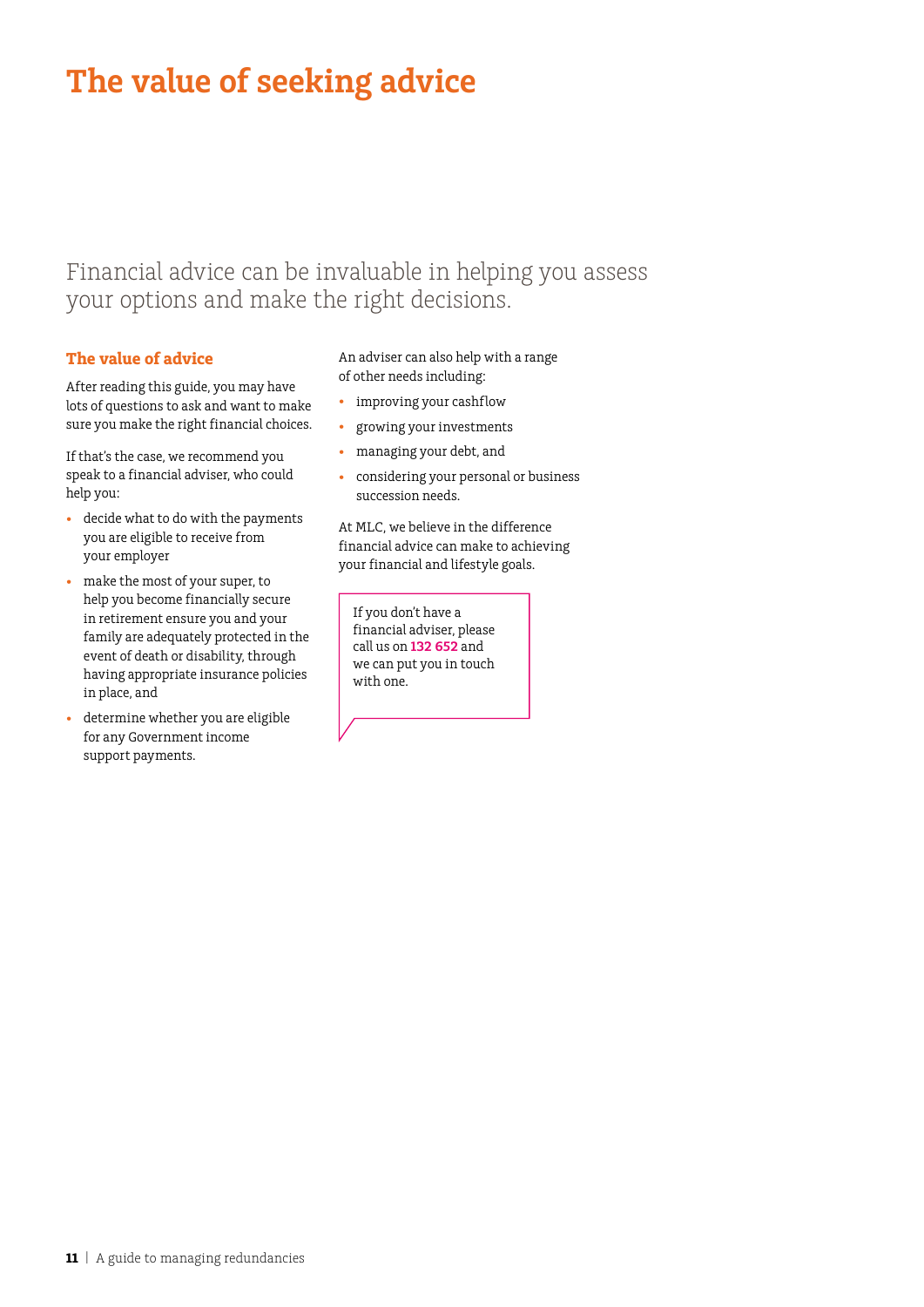## **Frequently Asked Questions**

#### **Who can contribute to super?**

Subject to the fund rules, contributions to your super account are allowed in the circumstances outlined in the following table.

| <b>Contribution type</b>                           | Age                                        |                                                                                    |                                                                                    |                |
|----------------------------------------------------|--------------------------------------------|------------------------------------------------------------------------------------|------------------------------------------------------------------------------------|----------------|
|                                                    | < 65                                       | $65 - 69$                                                                          | $70 - 74$                                                                          | $75+$          |
| <b>Mandatory employer</b>                          | Yes                                        | Yes                                                                                | Yes                                                                                | Yes            |
| Voluntary employer<br>(including salary sacrifice) | Yes, so long as<br>Yes<br>you've worked at | Yes, so long as<br>you've worked at                                                | N <sub>o</sub>                                                                     |                |
| Personal                                           | Yes                                        | least 40 hours over<br>a consecutive 30<br>day period during<br>the financial year | least 40 hours over<br>a consecutive 30<br>day period during<br>the financial year | N <sub>0</sub> |
| <b>Spouse</b>                                      | Yes                                        |                                                                                    | No                                                                                 | N <sub>o</sub> |

#### **How much can you contribute to super?**

Assuming you're eligible to make contributions, certain caps apply. These include the non-concessional contribution cap, and the concessional contribution cap and the CGT cap. Each of these caps/limits is outlined below.

#### **What is the non‑concessional contribution (NCC) cap?**

The NCC cap is a cap that applies to certain super contributions that include, but are not limited to, personal after-tax contributions made and spouse contributions received.

The cap is currently \$180,000 pa**2**. However, if you're under age 65, it's possible to contribute up to \$540,000**2**, provided your total non-concessional contributions that financial year, and the following two financial years, don't exceed \$540,000.

If the cap is exceeded, excess contributions will be taxed at a penalty rate of 49%**<sup>1</sup>**. Where penalty tax is payable, you must request your super fund to release sufficient benefits to pay the tax.

**Note:** Particular contributions are excluded from this cap. The main ones include:

- • certain proceeds from the sale of small business assets up to a CGT cap of \$1,355,000**<sup>2</sup>**, and
- • settlements received for injuries relating to permanent disablement.

#### **What is the concessional contribution (CC) cap?**

The CC cap is a cap that applies to certain super contributions that include, but are not limited to:

- all contributions from an employer (including salary sacrifice)
- personal contributions claimed as a tax deduction (where eligible).

#### **In 2014/15 the concessional contribution cap is:**

| 48 or under on<br>30 June 2014 | \$30.000 <sup>2</sup> |
|--------------------------------|-----------------------|
| 49 or over on<br>30 June 2014  | \$35.000 <sup>3</sup> |

Since 1 July 2013, excess concessional are treated as assessable income and taxed at your marginal tax rate. You have the choice to have up to 85% of excess concessional contribution amount refunded, after allowing for 15% concessional contributions tax already paid by the super fund. The excess concessional contributions charge (ie an interest charge) will also apply.

It is calculated from the start of the income year that you made the excess contributions up until the date that the payment of tax is due. If you do not pay the tax by the due date, other ATO interest charges may also apply.

If you have the excess concessional contributions refunded, it no longer counts against your concessional and non-concessional caps. If you retain the excess contribution in your super fund, the excess amount counts against the cap and also against the non-concessional contribution cap.

- **1** This includes the Temporary Budget Repair Levy of 2%.
- **2** This figure applies in 2014/15. This cap may be indexed in future years.
- **3** This cap is unindexed.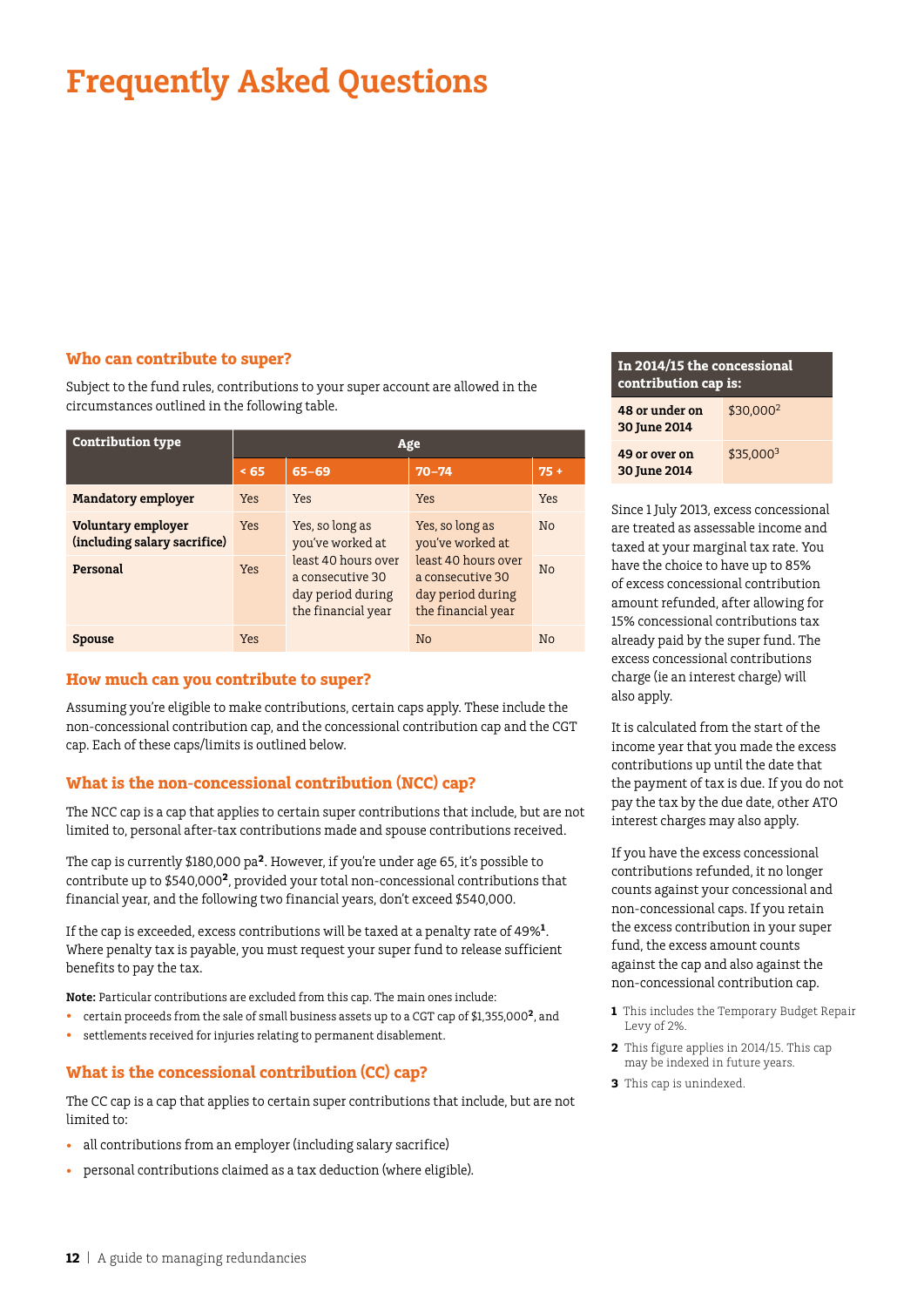### Frequently Asked Questions

#### **When can I access my super?**

Your super can generally be accessed when you have met a condition of release, or when your preserved benefits are no longer restricted. Generally there are three components. These are explained below.

**Preserved benefits –** this component must be kept in the super system and cannot be withdrawn until you meet a condition of release.

#### **Restricted non-preserved benefits**

As with preserved benefits, restricted non-preserved benefits can only be accessed when you have met a condition of release. Ceasing employment with the employer who contributed to your employer-sponsored fund may trigger a condition of release for these benefits. Taxes may apply depending on your age at the time the withdrawal occurs.

#### **Unrestricted non-preserved**

**benefits –** This component has had no restrictions to it because a condition of release has been met. Therefore these benefits can be withdrawn from your super fund at any time. Taxes may apply depending on your age at the time the benefit is received or used to start a pension.

- **4** Includes Medicare Levy.
- **5** This is the low rate cap. This cap is current for 2014/15 and is an annual limit that applies to all ETPs received in a financial year (or related to that year).
- **6** These rates do not include Medicare Levy.
- **7** Rate does not include Medicare Levy however includes the Temporary Budget Repair Levy.

#### **What are the superannuation 'conditions of release'?**

The situations in which you can access your super benefits include:

- retiring after reaching your preservation age (see glossary)
- leaving your employer after age 60
- reaching age 65
- permanent incapacity (specific requirements apply)
- • a terminal medical condition, where two medical practitioners (one a specialist) certify that the person's condition is likely to result in death within 12 months
- • death
- severe financial hardship (the amount is restricted and you must have received Federal Government income support for six months consecutively, or nine months cumulatively if aged 55 or over and not gainfully employed at the date of application)
- compassionate grounds (must be approved by the Department of Human Services)
- upon permanent departure from Australia for certain temporary residents holding a specific class of visa, or
- leaving the service of your employer who has also contributed into your super fund (restricted non-preserved benefits only).

A Transition to Retirement Pension may also be commenced with preserved or restricted non-preserved benefits if you have reached your preservation age. (see Glossary).

**Please note:** You can access unrestricted non-preserved benefits at any time.

#### **What tax is payable on lump sum super withdrawals?**

If you withdraw any super as a lump sum, the amount of tax you'll pay will depend on your age and the tax components that make up your withdrawal (see table below).

| Component       | <b>Tax payable</b>                                            |
|-----------------|---------------------------------------------------------------|
| <b>Tax free</b> | Nil                                                           |
| Taxable:        |                                                               |
| If under 55     | $22%$ <sup>4</sup>                                            |
| 55 to 59        | $17\%$ <sup>4</sup> on amounts<br>over \$185,000 <sup>5</sup> |
| 60 or over      | Nil                                                           |

#### **What are the marginal tax rates?**

These are the stepped rates of tax payable on your taxable income. In 2014/15, these are:

| <b>Taxable income</b>   | <b>Tax payable</b>                                           |
|-------------------------|--------------------------------------------------------------|
| $$0 - $18,200$          | Nil                                                          |
| $$18,201 - $37,000$     | $19\%$ <sup>6</sup> on amount<br>over \$18,200               |
| $$37,001 - $80,000$     | $$3,572 + 32.5\%$ <sup>6</sup><br>on amount over<br>\$37,000 |
| $$80,001-$<br>\$180,000 | $$17.547 + 37\%$ <sup>6</sup><br>on amount over<br>\$80,000  |
| Over \$180,000          | $$54.547 + 47\%$ <sup>7</sup><br>on amount over<br>\$180.000 |

**Note:** These tax rates apply to Australian residents only. Different rates apply to non-residents.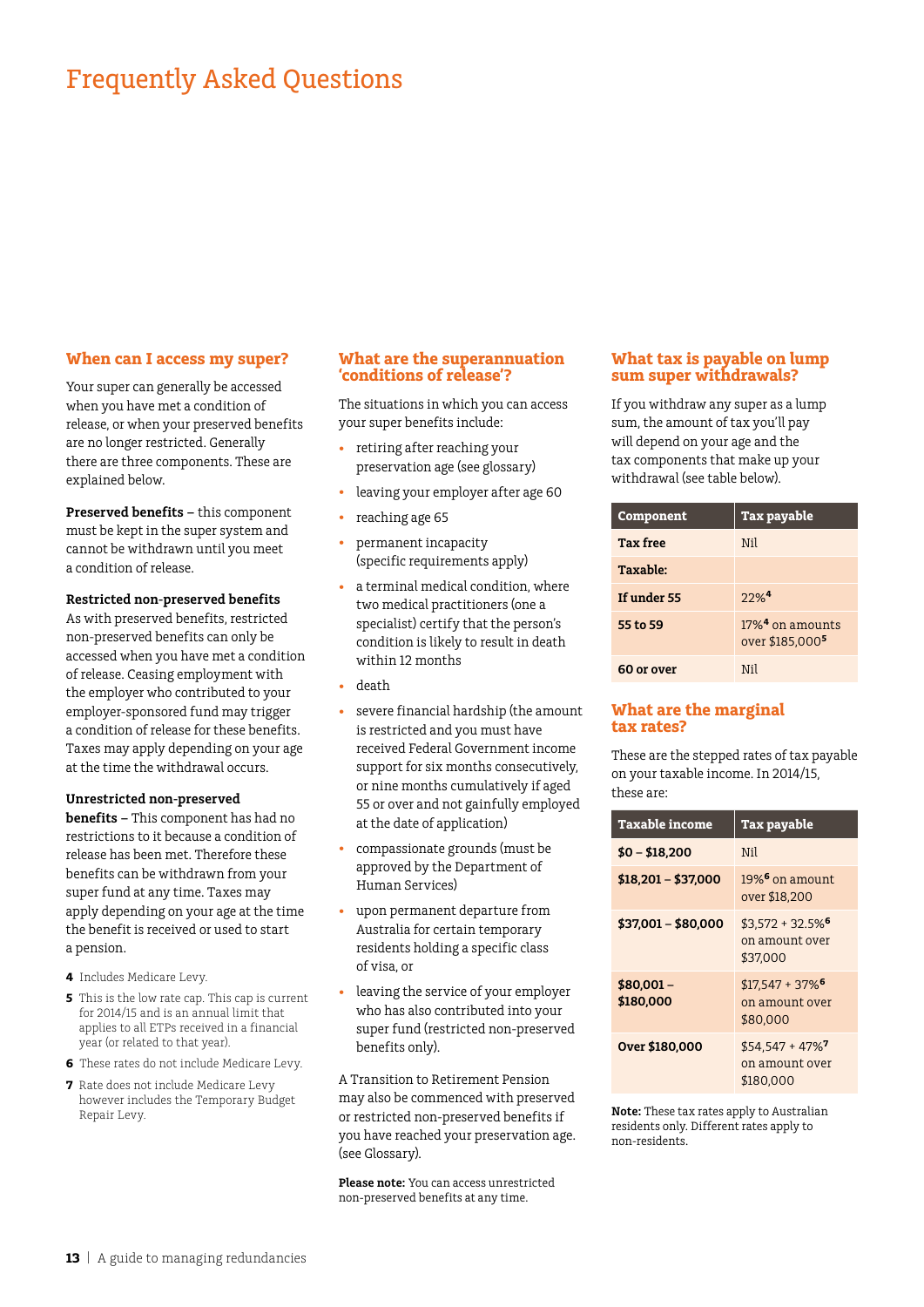## **Glossary**

#### **A**

**Account based pension –** An account in which you can invest your super savings in exchange for a regular and flexible income.

**Assessable income –** Income (including capital gains) you receive before deductions.

#### **C**

**Capital Gains Tax (CGT) –** A tax on the growth in the value of assets, or investments generally assessable when the gain is realised. If the assets have been held by an individual, trust or super fund for more than 12 months, the capital gain generally receives concessional treatment.

#### **E**

**Eligible employment –** Broadly any work that classifies you as an employee for Superannuation Guarantee purposes.

**Employment Termination Payment** 

**(ETP) –** A payment made by an employer to an employee on termination of employment. Examples can include a redundancy payment exceeding the tax-free amount, accrued sick leave or an ex gratia payment.

**Ex gratia payment –** A payment, usually made in the form of a lump sum, that does not form part of an employee's normal wages or salary.

#### **F**

**Fringe benefit –** A benefit provided to an employee by an employer in respect of that employment. Super contributions made by an employer are excluded from the definition of 'fringe benefit' and therefore outside the scope of fringe benefits tax.

#### **I**

**Income stream –** An investment that provides a regular income, such as an account based pension or Transition to Retirement Pension.

#### **L**

**Lump sum tax –** The tax that may be payable on the taxable component when you receive an Employment Termination Payment as cash (see page 6).

#### **N**

**Newstart Allowance –** A Government income assistance program available to people looking for work who meet certain conditions.

#### **P**

**Pension offset –** A tax offset of 15% of the taxable income payments received from an account based pension or transition to retirement pension between 55 and 59. The offset is also available before age 55 if an account based pension is commenced by you (in the event of disability) or certain eligible beneficiaries (on your death).

#### **Personal after-tax super**

**contribution –** A super contribution made by you from your after-tax pay or savings.

**Preservation age –** The age at which you can access your super (see below).

| Date of birth                 | <b>Preservation age</b> |
|-------------------------------|-------------------------|
| Before 1 July 1960            | 55                      |
| 1 July 1960 -<br>30 June 1961 | 56                      |
| 1 July 1961 –<br>30 June 1962 | 57                      |
| 1 July 1962 -<br>30 June 1963 | 58                      |
| 1 July 1963 –<br>30 June 1964 | 59                      |
| 1 July 1964 or after          | 60                      |

**Preserved benefits –** Benefits that must be kept in the super system and cannot be withdrawn until you meet a condition of release (see FAQs).

#### **R**

#### **Reportable employer super**

**contributions –** Certain super contributions (such as salary sacrifice) that must be identified by an employer and included on an employee's Payment Summary.

#### **Restricted non-preserved**

**benefits –** Benefits that can be withdrawn on termination of employment (provided your employer has contributed into the fund). These benefits are also available if you meet another condition of release.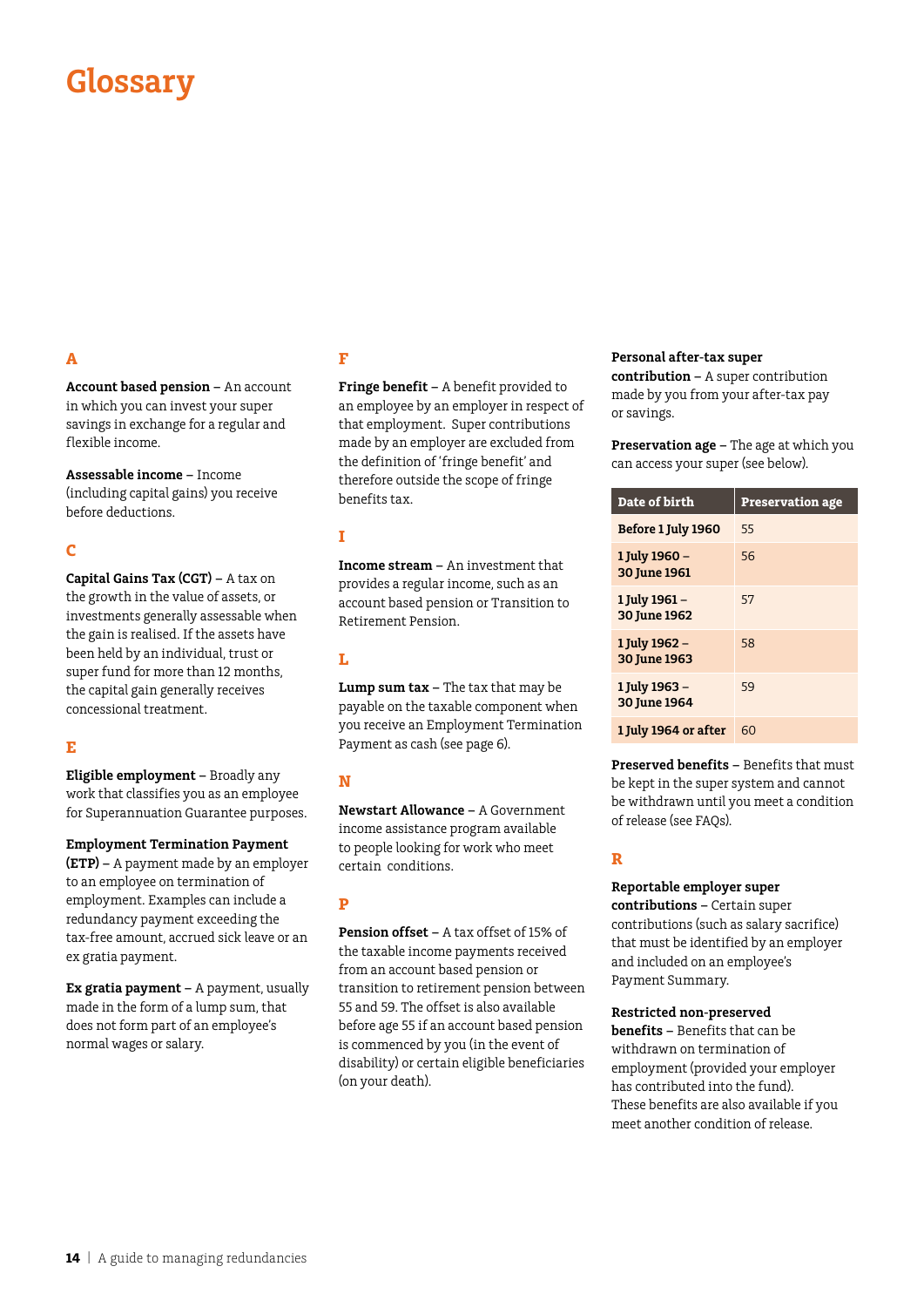### Glossary

#### **S**

**Salary sacrifice –** An arrangement made with an employer where you forgo part of your pre-tax salary in exchange for receiving certain benefits (eg superannuation contributions).

**Self-employed –** To qualify as self-employed, you need to receive less than 10% of your assessable income, reportable fringe benefits and reportable employer super contributions from eligible employment.

**Superannuation Guarantee (SG) contributions –** The minimum super contributions an employer is required to make on behalf of eligible employees is 9.5% of ordinary times earnings in 2014/15 up to the maximum super contribution base limit of \$49,430 (2014/15) per quarter.

#### **T**

**Taxable component –** The remainder of a super benefit after allowing for the tax free component. The amount of tax payable on the taxable component may depend on the manner in which the benefit is received (ie lump sum or income stream), the age of the recipient, the dependency status of the beneficiary (death benefits only) and the size of the benefit.

**Taxable income –** Income (including capital gains) you receive after allowing for tax deductions.

#### **Taxable redundancy**

**payment –** That part of a redundancy payment exceeding the tax-free amount and which is classified as an Employment Termination Payment.

**Taxed super fund –** A super fund that pays tax on contributions or earnings in accordance with the standard superannuation tax provisions.

**Tax free component –** That part of an Employment Termination Payment or superannuation benefit that is received tax-free.

**Tax-free redundancy payment –**  That part of a redundancy payment received tax-free. In 2014/15, this amount is capped at \$9,514 plus \$4,758 for each completed year of service (see page 5).

**Transition to Retirement Pension –**  A tax-effective income stream that can

be purchased with preserved or restricted non-preserved super benefits after reaching your preservation age.

#### **U**

**Unrestricted non-preserved** 

**benefits –** Superannuation benefits that have previously met a condition of release and therefore can be accessed at any time.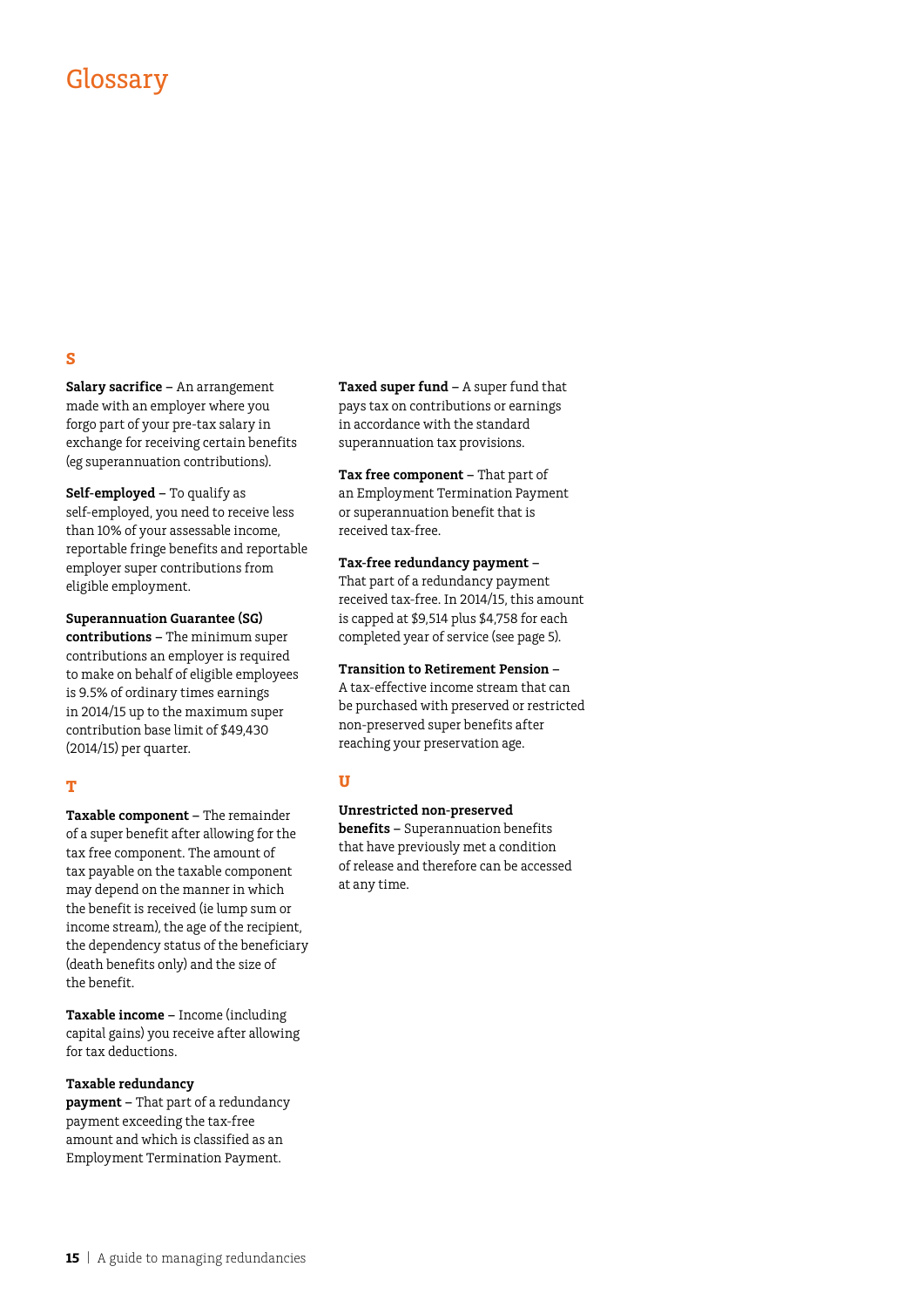# **MLC has a range of other smart strategy guides**

Ask your financial adviser for more details.



**Smart strategies for protecting you and your family**



**Smart strategies for your retirement**



**Smart strategies for protecting business owners**



**Smart strategies for reducing aged care costs**



**Smart strategies for using debt**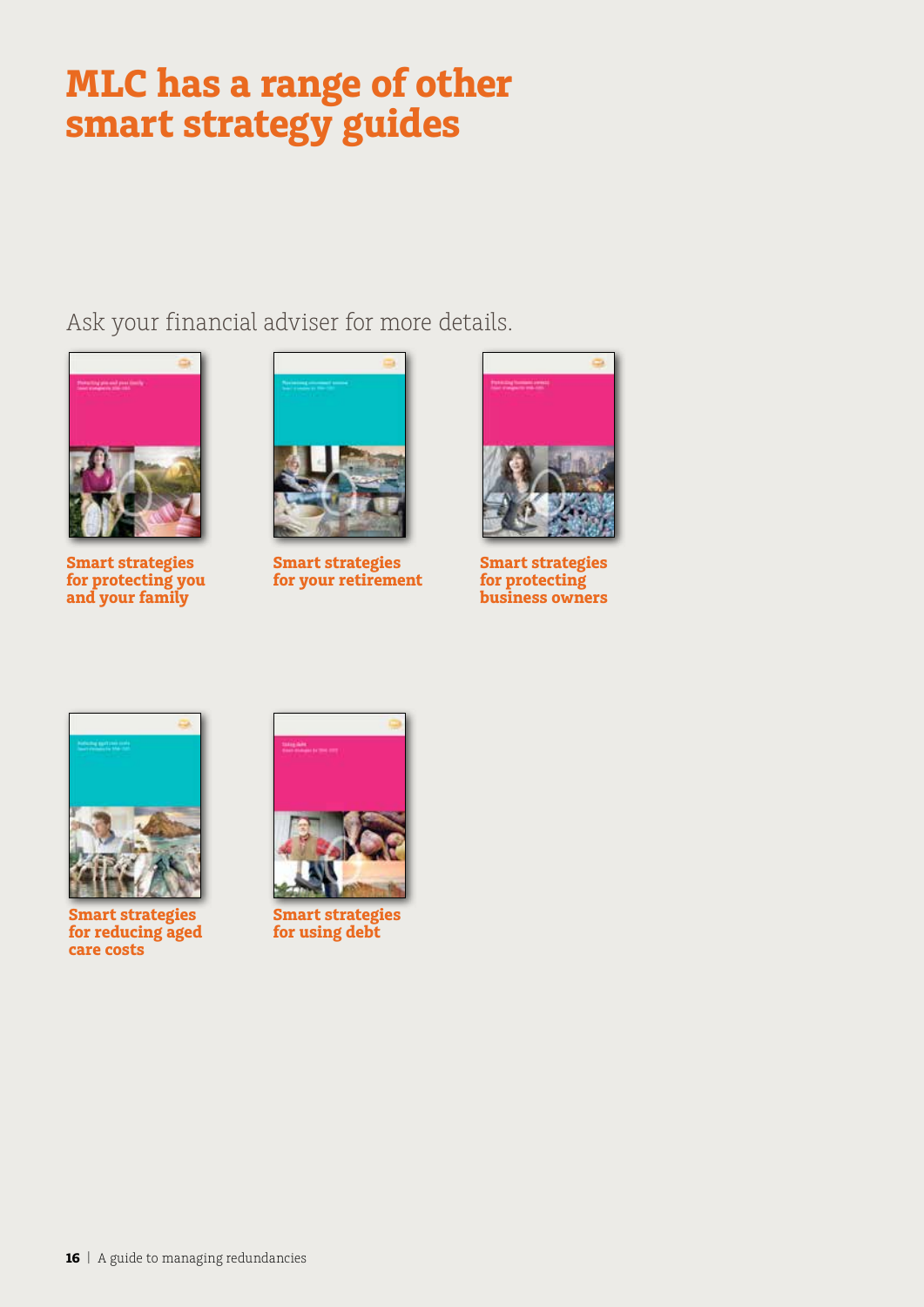## **Your notes**